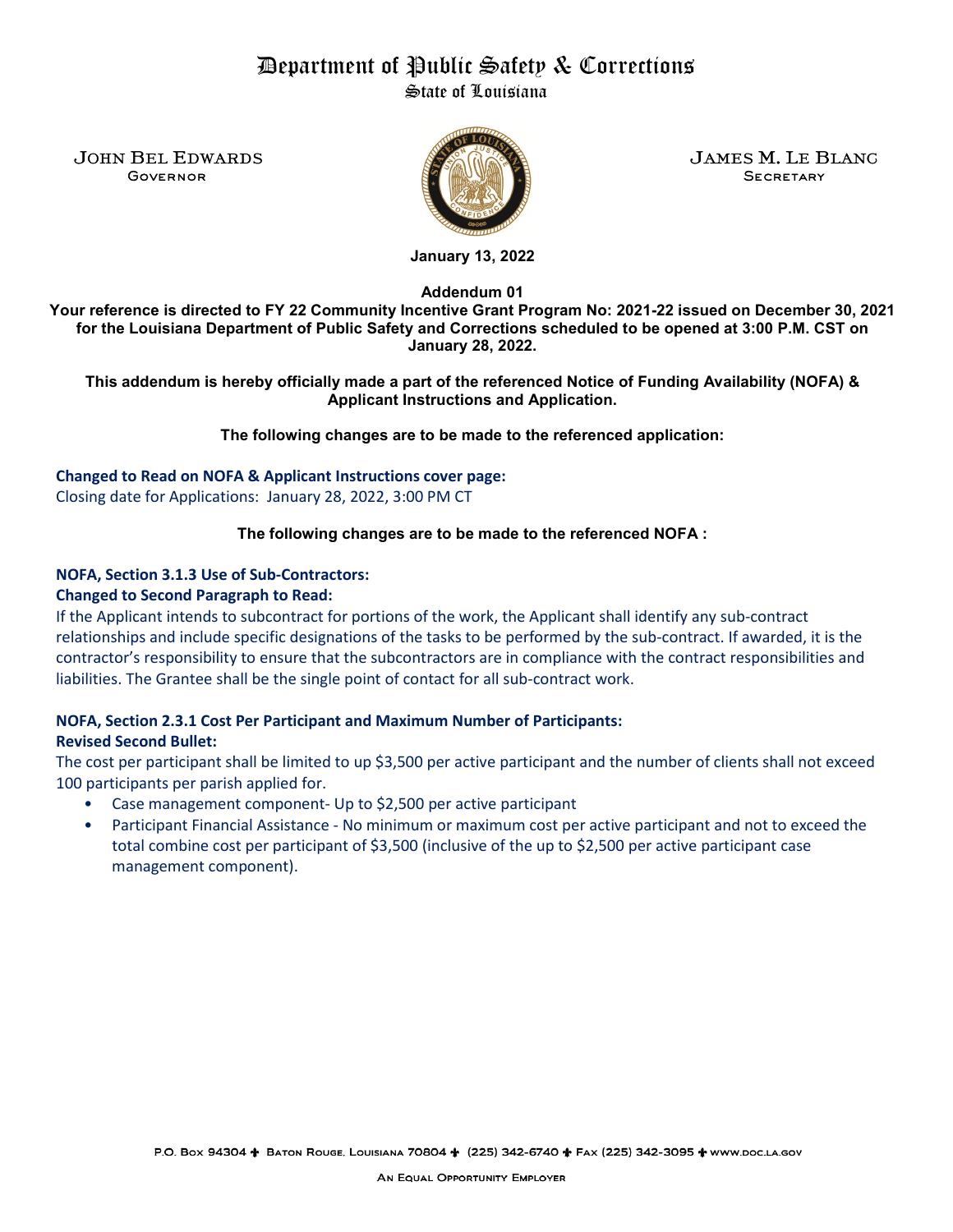#### **Applicant Inquiries and State Responses:**

## **Inquiry 1:**

I have a question regarding NOFA Number: 2021-12 Section 2.3.1 Cost per Participant and Maximum Number of Participants page 5. Catholic Charities currently has a Community Incentive Grant with 72 active participants and 21 incarcerated between Orleans and St. Tammany parish. Catholic Charities continued to received referrals in November and December 2021 and those individuals have yet to be released from prison. Will any of our active or incarcerated participants be allowed to be counted in the participant cost if awarded?

## **State's Response:**

The contractor may carryforward participants from a previous contract if they choose, however, only pre-release participants (currently still in prison) may be counted as an active participant for purposes of fulfilling the terms of the new contract.

# **Inquiry 2:**

As a public official, could a DA's office apply as the lead applicant (for a diversion program)?

# **State's Response:**

Yes. Community organizations including nonprofit, local governmental entities, and judicial districts are eligible to apply as lead applicant.

# **Inquiry 3:**

If we are proposing a diversion program, do we need to use the CCMS model for case management?

# **State's Response:**

The NOFA does not specify a specific type of case management model to follow. However, Appendix C: PS-C-1 Attachment F: Collaborative Case Management and Supervision does suggest the use of CCMS or a similar model. If awarded, the contractor case management plan should include at minimum the items included on page 4-5 of the NOFA.

# **Inquiry 4:**

Will Rollover participants be allowed within the new funding for participants that remain Active as of the last day of the Contract? If so, how will that work with the small Gap in the Funding months? (Current Contract ends Jan 31st. New Funding begins March 1st.)

# **State's Response:**

See response to Inquiry 1.

# **Inquiry 5:**

Will there be a separate legal services NOFA, or should we respond to this one?

#### **State's Response:**

The purpose of this NOFA is to solicit proposals for the provision comprehensive case management services. Proposals must address all of the required criteria set forth in the NOFA in order to be considered/evaluated.

In the next 3 to 6 months, the State may issue a separate NOFA specific to the provision of legal services subject to the availability of sufficient funds.

# **Inquiry 6:**

In the NOFA pg 4 of 40 there is an "or" instead of an "and" between high need/risk and felony conviction - does this mean it no longer has to be both to be eligible?

## **State's Response:**

For this NOFA, a person eligible for CIG participation is someone who meets one of the below criteria

- 1. Has High or moderate risk factor *or*
- 2. Has a High Needs factor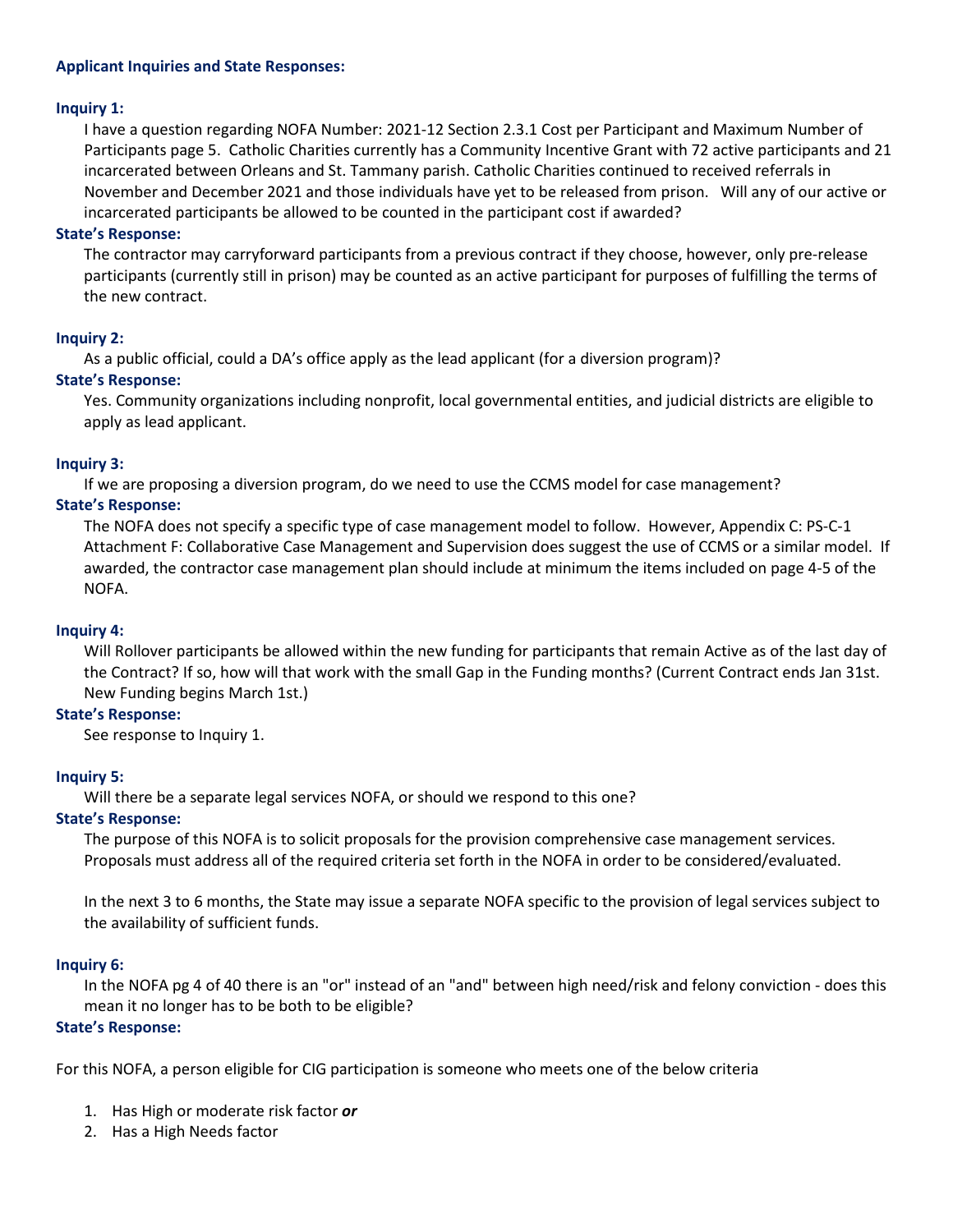## **Inquiry 7:**

Can we transfer current JRI clients in? Do they count as part of the 100 per parish cap, or no?

#### **State's Response**

See response to Inquiry 1.

## **Inquiry 8:**

If applying in multiple parishes, can we do one application? Or should they be separate?

## **State's Response:**

Only one application is needed for multiple parishes. If the event certain services will not be available in both parishes applied for, then the applicant should denote the differences in services within the application. For example, if an applicant is applying to provide services in St. Tammany and East Baton Rouge Parishes but only intend to provide transitional employment in St. Tammany only, this should be denoted within the application.

## **Inquiry 9:**

Do compiled financial statements, as opposed to audited, suffice?

## **State's Response:**

No. Audited financial statements are required.

## **Inquiry 10:**

Clarity on what sub-contractors have to submit, do they also have to submit: audited financial statements, board resolution, and logic model?

## **State's Response:**

No, only the official applicant is responsible for submitting the audited financial statements, board resolution, and logic model.

If awarded, it is the contractor's responsibility to ensure that the subcontractors are in compliance with the contract responsibilities and liabilities.

#### **Inquiry 11:**

Are there word counts for these sections that can be provided in advance?

# **State's Response:**

There is no word count limits within the application, but DOC expects the responses to the questions to be as concise, direct and specific as possible.

#### **Inquiry 12:**

Clarification re: staff costs for individuals who aren't directly serving clients - they are under the personnel line items or under the 25% admin fee?

# **State's Response:**

Personnel/Fringe of employees essential to the administration of the contract that do not have direct participant contact should be listed under the Administrative Fee, up to 25%.

# **Inquiry 13:**

I'm writing to inquire as to whether legal services can be requested as a part of NOFA #2021-12, or whether there will be another separate legal services NOFA forthcoming? It was my understanding that legal services were going to be separate, so I just wanted to make sure before we started this application process and coordinated with partners.

# **State's Response:**

See response to Inquiry 5.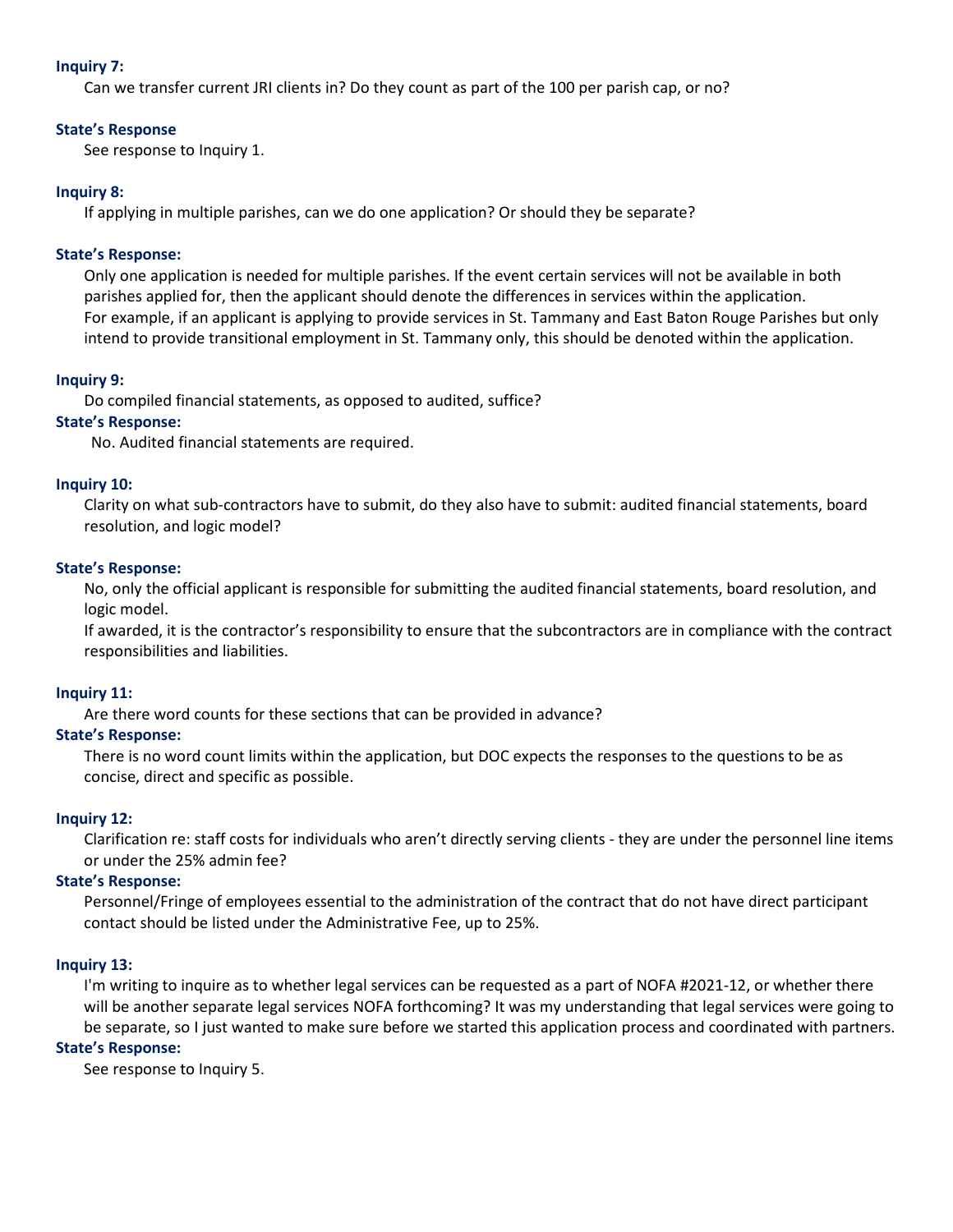#### **Inquiry 14:**

Where is the administrative fee amount get calculated into the budget worksheet? Case management/Client Expenses – page 16 and budget form

#### **State's Response:**

The Administrative Fee should be included as Letter E. Administrative Fee for each budget year on the CIG NOFA Application Budget Worksheet. The overall administrative fee percentage is auto-calculated in cell C15. In the event the percentage is higher than the allowed amount, you will be asked to adjust the budget categories accordingly.

#### **Inquiry 15:**

If the cost for case management per participant is less than the \$2,500 threshold, can the excess be applied toward the cost per participant as long as the total does not exceed the \$3,500 threshold? Page 5 and budget form

## **State's Response:**

See NOFA change above.

# **Inquiry 16:**

For participants who do not need the full cost per participant of \$1,000, can the unspent fund be allocated to another participant? Page 5 and budget form

## **State's Response:**

No, the cost per participant limits are as noted in the NOFA change above.

## **Inquiry 17:**

With limited resources for sex offenders and the high cost of reintegration into the community, will DOC consider raising the threshold for sex offenders? (see attachment – this was one of our most recent registration fees paid for an existing CIG client) Page 5 and budget form

#### **State's Response:**

See NOFA change above. The State also suggests utilizing the use of leverage funding for an additional funding stream as noted in Section 2.3.4 of the NOFA.

#### **Inquiry 18:**

If ETH housing is not available due to lack of bed availability, will DOC consider raising the threshold due to the high costs of safe rent (\$600-800/month)? Page 5 and budget form

#### **State's Response:**

See response to inquiry 17.

#### **Inquiry 19:**

Is the DOC working with ETH housing providers to have them hold beds for CIG participants to help prevent homelessness (cannot enroll in ETH housing while still incarcerated and ETH providers can rent beds to public).

#### **State's Response:**

No. To clarify, the ETH is separate statewide program designed to provide emergency/short term housing for people releasing from prison who would otherwise be homeless. Beds are secured, on a rolling basis per individual, specifically through the person's supervising P&P agent based upon location, need, availability. DOC reimburses ETH partner providers a daily per diem per bed used/per day after proper authorization of use and verification documentation from the supervising agent. While CIG active-participants are not excluded from this emergency housing resource, DOC does not reserve or guarantee with partner housing providers ahead of time. If a CIG provider identifies a client who may meet this emergency short term housing criteria, the provider must coordinate directly with the supervising agent to determine if ETH housing is available for the client.

#### **Inquiry 20:**

When will the REAP be provided to CIG grantees? Page 4, 39, 41, 42

# **State's Response:**

It is the State's intent to provide the REAP to contractors either at the time of the referral or upon initial client contact with after a Release of Information (ROI) is signed by the potential client.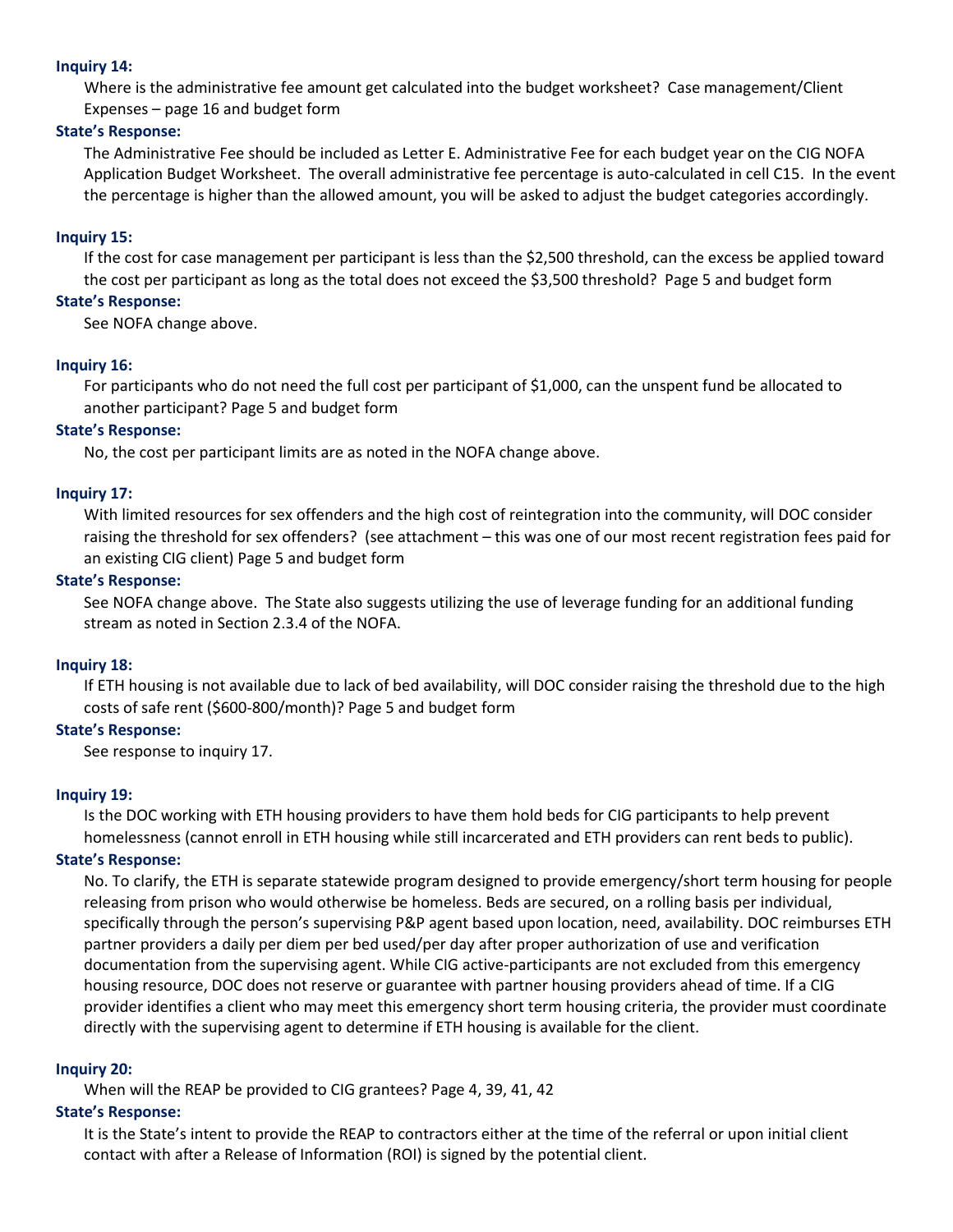#### **Inquiry 21:**

How do we determine how many beds are available for ETH housing in a specific parish? General DOC

#### **State's Response:**

ETH Beds are secured, on a rolling basis per individual, specifically through the person's supervising P&P agent based upon location, need, availability. While CIG active-participants are not excluded from this emergency housing resource, DOC does not reserve or guarantee with partner housing providers ahead of time. If a CIG provider identifies a client who may meet this emergency short term housing criteria, the provider must coordinate directly with the supervising agent to determine if ETH housing is available for the client.

## **Inquiry 22:**

What is the expectation of each organization to track how much is spent on each individual client, and how will DOC monitor this? General, budget

## **State's Response:**

As noted on page 13 of the NOFA, the grantee (contractor) shall establish separate accounting records and maintain documents and other evidence sufficient to properly reflect the amount, receipt, and disposition of all project funds, including grant funds, any matching funds by the Grantee, and the total cost of the project. This will be monitored during the receipt of monthly invoices and progress reports.

## **Inquiry 23:**

Can you share the monthly progress reports format (this may determine if a specific staff member may need to be added to the budget)? General, page 13

## **State's Response:**

Page 45 of the NOFA provides the best example of a monthly progress report, as it is currently being utilized.

## **Inquiry 24:**

How will the administrative fee be billed on the submitted invoice, and will it be based on amount approved in the budget or will be it be this percentage of the amount of bill submitted? Page 5 and budget form

# **State's Response:**

The administrative fee can be billed as a monthly flat fee or a percentage per the approved contract budget; whichever option is approved, it cannot be changed.

# **Inquiry 25:**

Will documentation be required each month to support the administrative fee? General, budget form

#### **State's Response:**

During the invoice review process, the State looks for the following key items: proof of expense (employee paycheck stub, invoice, bill, or receipt of purchased item), proof of payment (credit card statement, receipt from company, etc), and itemized analysis of expense (if the contract does not cover 100% of the expense).

#### **Inquiry 26:**

Is there a time expectation to work with clients? General, Page 5, 7, budget form

# **State's Response:**

As noted in Question 10 of the Application, the program length shall not exceed one (1) year (pre-release and postrelease).

# **Inquiry 27:**

If an applicant request to merge an existing Tier 2 CIG contract into this new Tier 1 contract since it is adjacent, how will the participants be rolled into it and will they be counted as a new number served? General, Page 5

#### **State's Response:**

Not at this time, the contracts cannot be combined because of the two separate contract periods. It may be considered at a later date.